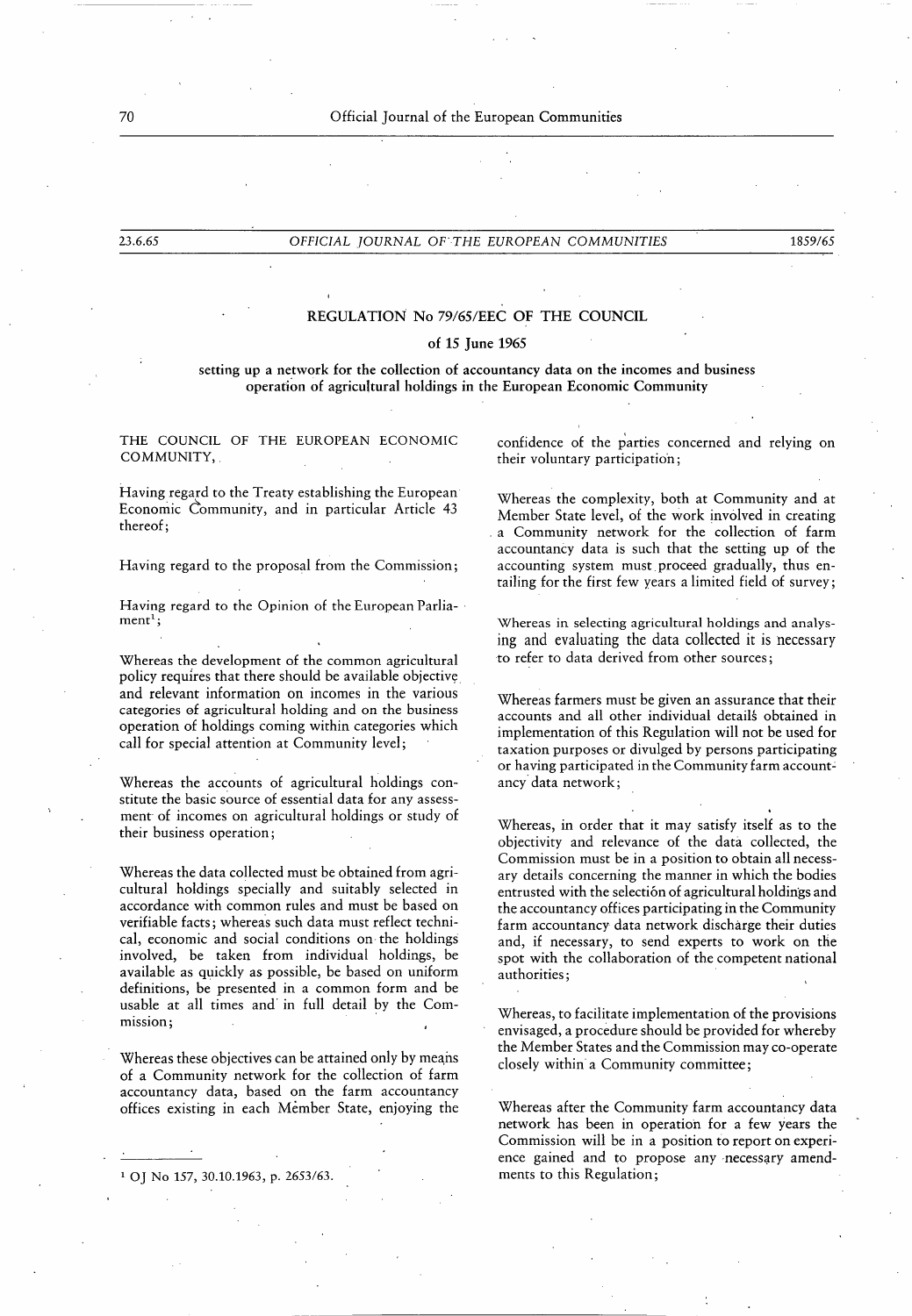HAS ADOPTED THIS REGULATION: THE CHAPTER II

#### CHAPTER <sup>1</sup>

# Creation of a farm accountancy data network for the European Economic Community The provisions of this Chapter concern the collection

### Article <sup>1</sup>

1. To meet the needs of the common agricultural policy, there shall be set up a Community network for the collection of farm accountancy data, hereinafter called the 'data network'.

2. The purpose of the data network shall be to collect the accountancy data needed for, in particular :

- (a) an annual determination of incomes on agricultural holdings coming within the field of survey defined in Article 4; and
- (b) a business analysis of agricultural holdings.

3. The data obtained pursuant to this Regulation shall serve primarily as the basis for annual report by the Commission to the Council on the situation of agriculture and of agricultural markets in the Community.

#### Article 2

For the purposes of this Regulation :

- ( a) 'operator' means the natural person responsible for the day-to-day management of an agricultural holding;
- (b) 'category of holding' means a group of agricultural holdings having the same characteristics according to the criteria listed in Article  $4$  (3) (a);
- ( c) 'returning holding' means any agricultural holding making returns for the purposes of the data network ;
- (d) 'division' means the territory of a Member State, or any part thereof as delimited with a view to the selection or returning holdings; a list of such divisions appears in the Annex to the Regulation.
- ( e) ' accountancy data' means any technical, financial or economic data relating to an agricultural holding derived from accounts consisting of entries made systematically and regularly throughout the accounting year.

Determination of incomes on agricultural holdings

### Article 3

of accountancy data for the purpose of making an annual determination of incomes on agricultural holdings.

#### Article 4

- 1. The field of survey referred to in Article 1 (2) (a) shall cover those agricultural holdings, which :
- are run as market-oriented holdings, and
- provide the main occupation of the operator.
- 2. (a) During the first three years of operation of this Regulation, data shall be taken only from those agricultural holdings within the field of survey defined in paragraph <sup>1</sup> having an area exceeding five hectares.

This limitation as to area shall not apply, however, in respect of holdings more than half of whose output consists of one or more of the following products : wine, fruit, vegetables, olive products.

For this period, the number of returning holdings shall be ten thousand.

(b) Before the end of this period, the Council, acting by a qualified majority on a proposal from the Commission, shall determine the increase to be made in the number of returning holdings for future years and shall lay down a timetable for gradually extending the survey to cover those agricultural holdings within the field of survey which were excluded during the first three years.

3. To qualify as a returning holding for the purpose of paragraphs <sup>1</sup> and 2, an agricultural holding shall satisfy the following conditions :

- ( a) the holding must be characteristic of its division as regards :
	- type of farming,
	- $-$  area.
	- labour force (numbers and density),
	- type of occupancy ;
- (b) the person farming the holding must be a person willing and able to keep farm accounts and willing to allow the accountancy data from his holding to be made available to the Commission ;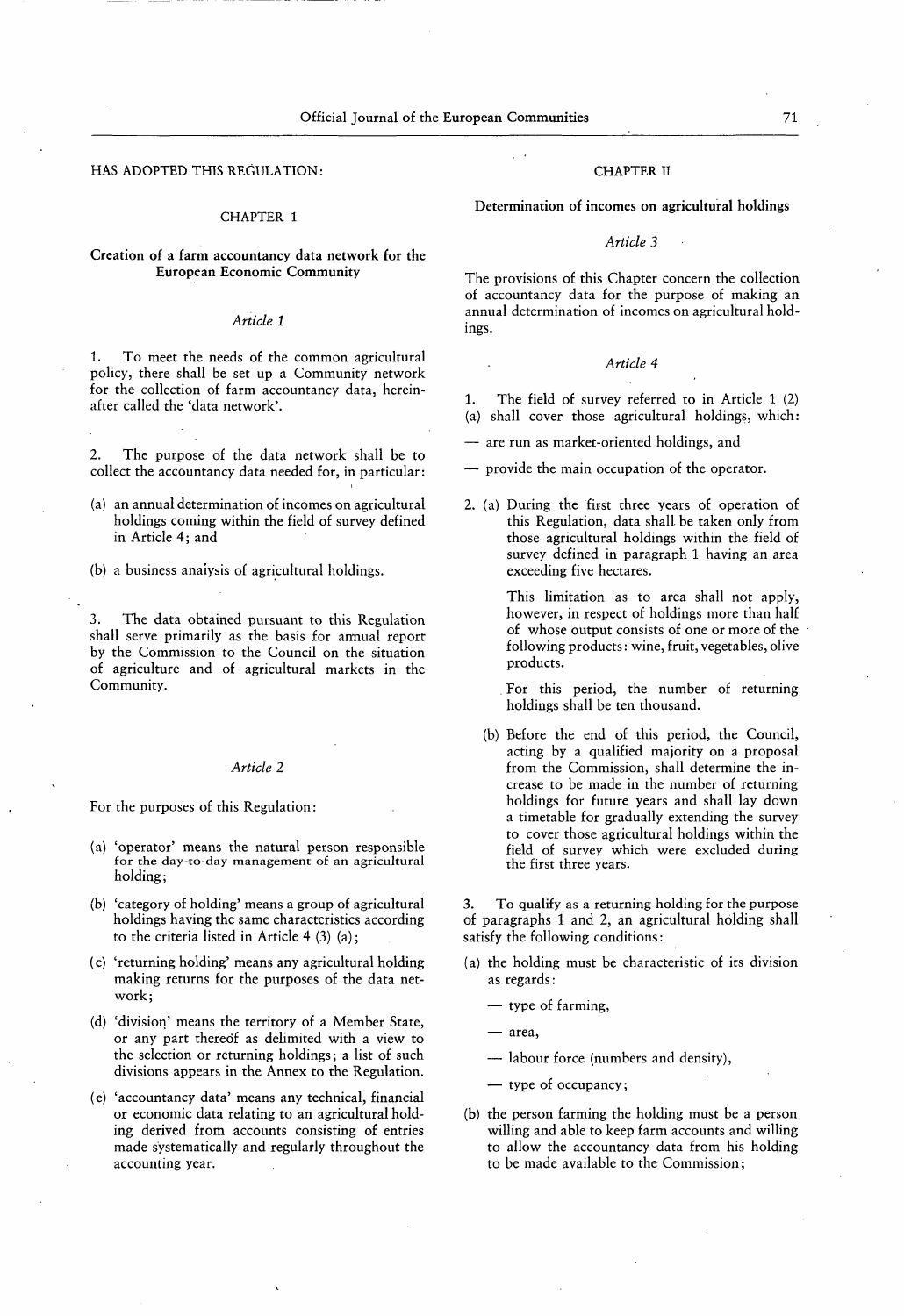( c) the conditions of production on the holding and its location in relation to markets must be such as to be regarded as normal for the division in question.

4. Detailed rules for the implementation of this Article, laying down in particular the number of returning holdings per division, shall be adopted in accordance with the procedure laid down in Article 19.

### Article 5

1. Each Member State shall, within three months from the date of entry into force of this Regulation, set up for each of its divisions a Committee, hereinafter called 'Regional Committee'.

2. A Regional Committee shall consist of not more than twelve members, representing :

— the administrative authorities,

farmers,

- farm accountancy offices, and,
- in so far as such exist in the division and their co-operation is necessary, the bodies concerned with agricultural economics, agricultural education and advisory services, agricultural extension work, agricultural statistics and agricultural credit.

3. The Chairman of a Regional Committee shall be appointed by the Member State from among the members of that Committee.

Decisions of a Regional Committee shall be unanimous; where unanimity cannot be reached, decisions shall be taken by an authority designated by the Member State.

A Regional Committee may obtain the assistance of experts.

- 4. The duties of a Regional Committee shall be :
- ( a) to determine the categories of holding to be found in its division and to ascertain the numerical distribution of holdings among the various categories. In so doing it shall base itself principally upon available statistics;
- (b) to fix the number of returning holdings per category, having regard to the distribution pattern referred to in subparagraph (a), the number of returning holdings fixed for its division as provided in Article 4 (4) and the need for proper representation of each category ;
- ( c) to select the returning holdings, having regard to the provisions of Article 4 (3) and to its own decisions under subparagraphs (a) and (b) of this paragraph ;
- (d) to compile a list of the holdings selected, specifying for each :
	- the characteristics justifying its selection and its placing within a given category ;
	- $-$  the accountancy office, chosen as provided in Article 8;
	- and to send that list to the liaison agency provided for in Article 6.

5. Detailed rules for the implementation of this Article shall be adopted in accordance with the procedure laid down in Article 19.

## Article 6

Each Member State shall, within two months following the date of entry into force of this Regulation, appoint a liaison agency.

- 2. The duties of a liaison agency shall be :
- to inform the Regional Committees and accountancy offices as to the detailed implementing rules concerning them, in order to ensure that such
	- rules are applied in a uniform manner;
- to compile and send to the Commission lists of the accountancy offices willing and able to complete farm returns in accordance with the terms of the contracts provided for in Articles 9 and 14 ;
- to forward to the Commission the lists of returning holdings compiled by the Regional Committees in accordance with the provisions of Article 5 (4), after verifying that such lists have been properly drawn up ;
- to assemble the farm returns sent to it by the accountancy offices and to verify that they have been duly completed ;
- to forward the farm returns duly completed to the Commission;
- to pass on to the Regional Committees and to the accounting offices the requests for information . mentioned in Article 16 and to forward the relevant answers to the Commission.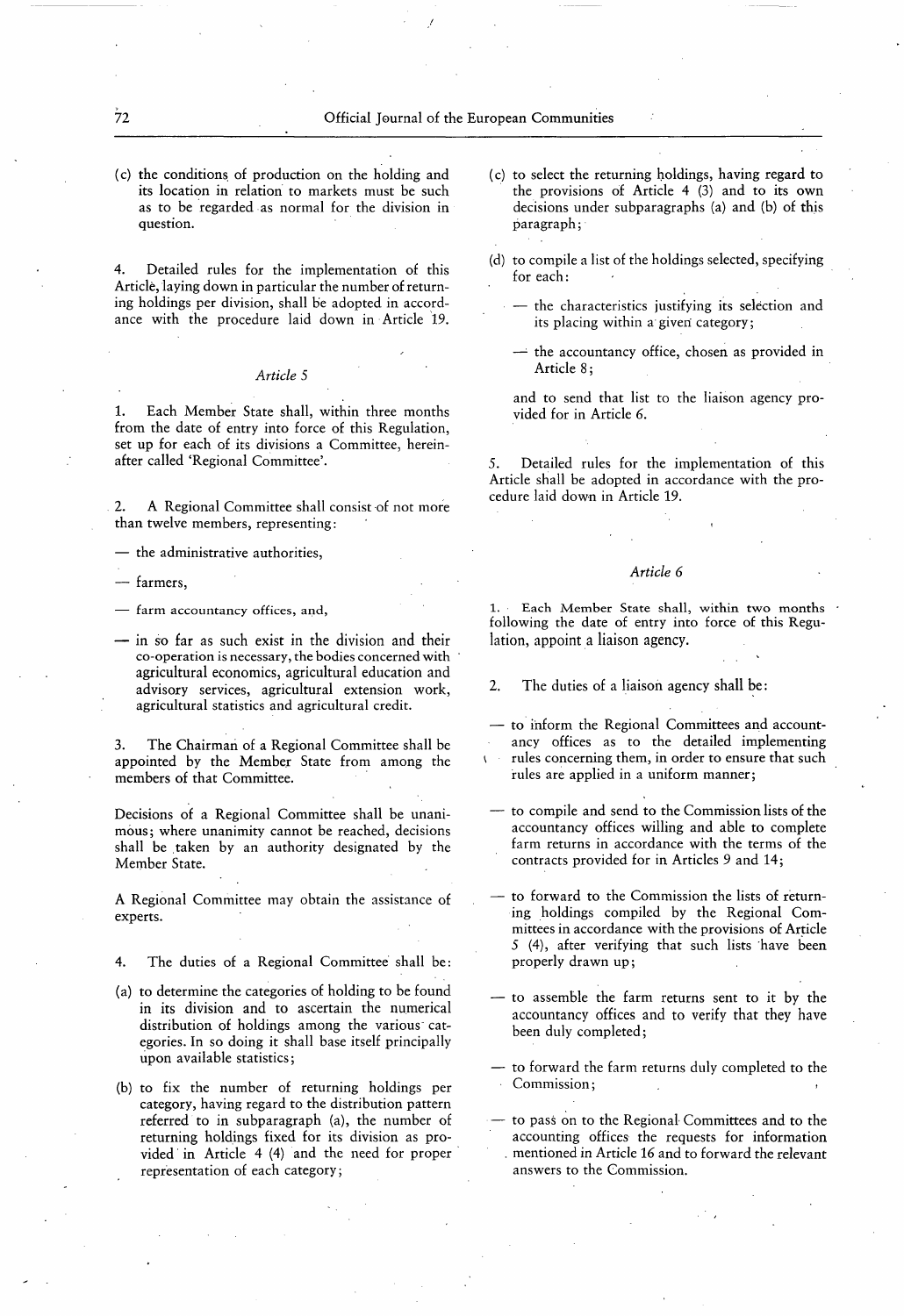Detailed rules for the implementation of this Article shall be adopted in accordance with the procedure laid down in Article 19.

#### Article 7

1. Each returning holding shall be the subject of an individual and anonymous farm return.

2. The accountancy data provided by each farm return must be such that it is possible :

- to characterise the accounting holding by reference to the main elements of its factors of production ;
- to assess the income of the holding in its various forms;
- to test by means of spot-checks the veracity of the information given.

3. The type of accountancy data to be given in a farm return, the form in which such data are to be presented and the definitions and instructions relating thereto shall be determined in accordance with the procedure laid down in Article 19.

#### Article 8

A farmer whose holding is selected as a returning holding shall choose from a list compiled for the purpose by the liaison agency an accountancy office willing to complete the return for his holding in accordance with the terms of the contract provided for in Article 9.

#### Article 9

1. A contract shall be concluded annually on the authority of the Member State between the competent authority designated by the latter and each accountancy office chosen as provided in Article 8. Under this contract the accountancy office will undertake, in consideration of a standard fee, to complete farm returns in a manner consistent with the provisions of Article 7.

2. The terms of this contract, which must be uniform in all Member States, shall be determined in accordance with the procedure laid down in Article 19.

The supplementary terms which may be included in this contract by Member States shall be determined in accordance with the same procedure.

3. Where the duties of an accountancy office are carried out by an administrative department, the latter shall be notified as to its duties through the normal administrative channels.

#### CHAPTER III

Collection of accountancy data for the purpose of a business analysis of agricultural holdings

#### Article 10

The provisions of this Chapter concern the collection of accountancy data for the purpose of a business analysis of agricultural holdings.

#### Article 11

There shall be determined in accordance with the procedure laid down in Article 19 :

- the subjects of the analyses mentioned in Article  $1(2)(b)$ ;
- detailed rules concerning the selection and number of returning holdings, these being established according to the objectives of each particular analysis.

#### Article 12 -

1. Each returning holding selected in accordance with the second indent of Article 11 shall be subject of a special farm return, which shall be individual to that holding and anonymous. This farm return shall include the accountancy data required under Article 7 (2) and all such further accountancy items and details as each particular analysis may require.

2. The type of accountancy data to be given in a special farm return, the form in which such data are to be presented and the definitions and instructions relating thereto shall be determined in accordance with the procedure laid down in Article 19.

3. Special farm returns shall be completed by the various accountancy offices chosen as provided in Article 13.

#### Article 13

A farmer whose holding is selected in accordance with the second indent of Article 11 shall choose from a list compiled for the purpose by the liaison agency an accountancy office willing to complete the special return for his holding in accordance with the terms of the contract provided for in Article 14.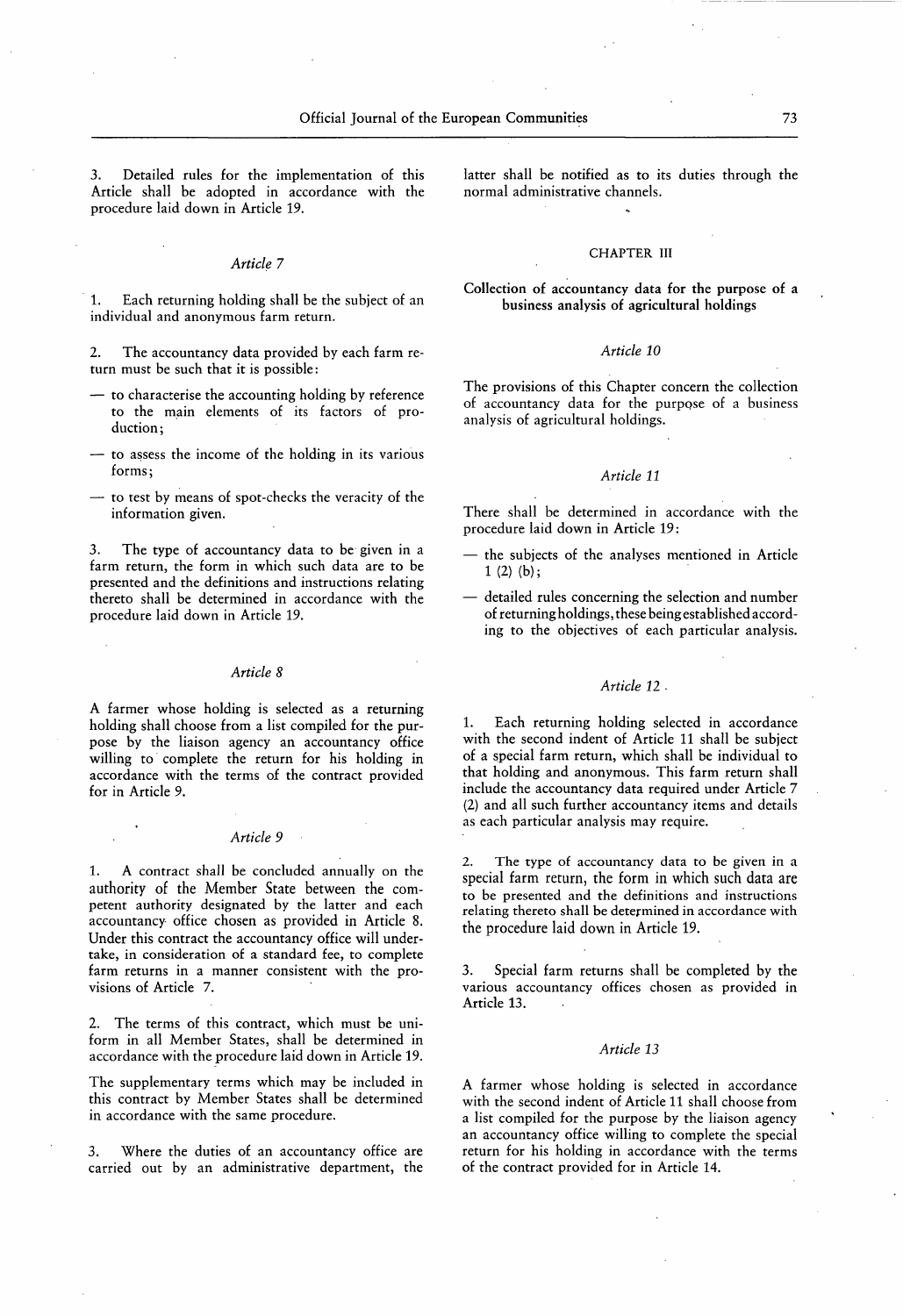1. A contract shall be concluded on the authority of the Member State between the competent authority designated by the latter and each accountancy office chosen as provided in Article 13 . Under this contract the accountancy office will undertake, in consideration of a standard fee, to complete special farm returns in a manner consistent with the provisions of Article 12.

2. The terms of this contract, which must be uniform in all Member States, shall be determined in accordance with the procedure laid down in Article 19.

The supplementary terms which may be included in this contract by Member States shall be determined in accordance with the same procedure.

3. Where the duties of a accountancy office are carried out by an administrative department, the latter shall be notified as to its duties through the normal administrative channels.

#### CHAPTER IV

#### General provisions

#### Article 15

1. It shall be prohibited to use for taxation purposes any individual accountancy data or other individual details obtained in implementation of this Regulation.

2. It shall be prohibited for any person participating or having participated in the data network to divulge any individual accountancy data or any other individual details of which knowledge was acquired in the exercise of his duties or otherwise incidentally to such exercise.

3. Member States shall take all appropriate measures to penalise infringement of the provisions of paragraph 2.

#### Article 16

1. The Regional Committees and accountancy offices shall be bound, within their respective areas of responsibility, to furnish the Commission with all information which the latter may request of them regarding the discharge of their duties in implementation of this Regulation.

Such requests for information and the relevant answers shall be forwarded in writing through the liaison agency.

Article 14 2. If the information supplied is inadequate or if such information fails to arrive in good time, the Commission may, with the collaboration of the liaison agency, send experts to work on the spot.

#### Article 17

There is hereby set up a Community Committee for the Farm Accountancy Data Network, hereinafter called the 'Community Committee'.

#### Article 18

The Community Committee shall consist of representatives of the Member States and of the Commission. Each Member State shall be represented on the Community Committee by not more than five officials.

The Chairman of the Community Committee shall be a representative of the Commission.

2. Where the procedure laid down in Article 19 is applied, the votes of Member States shall be weighted as provided in Article 148 (2) of the Treaty. The Chairman shall not vote.

1. Where the procedure laid down in this Article is to be followed, matters shall be referred to the Community Committee by the Chairman, either on his own initiative or at the request of the representative of a Member State.

2. The representative of the Commission shall submit a draft of the measures to be adopted. The Community Committee shall . deliver its opinion on such measures within a time limit set by the Chairman having regard to the urgency of the matter. Opinions shall be delivered by a majority of twelve votes.

3. The Commission shall adopt measures which shall apply immediately. However, if these measures are not in accordance with the opinion of the Community Committee, they shall forthwith be communicated by the Commission to the Council. In that event the Commission may defer application of the measures which it has adopted for not more than one month from the date of such communication.'

The Council, acting by a qualified majority, may take a different decision within one month. ,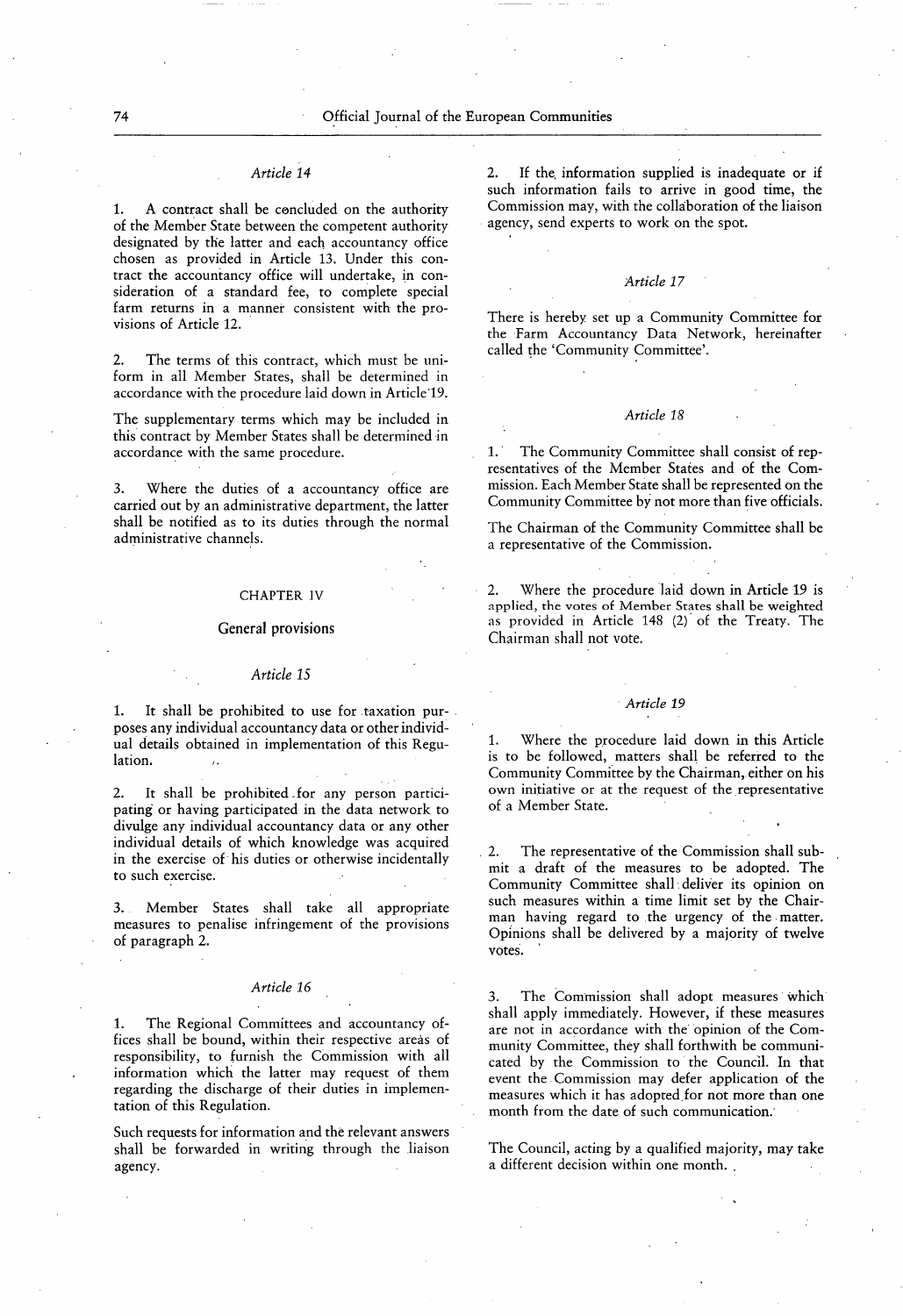1. The Community Committee shall be consulted:

- ( a) for the purpose of verifying that the selection of returning holdings under Article 5 has been carried out in conformity with the provisions of Article 4 ;
- (b) for the purpose of analysing and evaluating the accountancy data furnished by the data network, while having regard in particular to data deriving inter alia from farm accounts and statistics generally and from national accounts.

2. The Community Committee may examine any other question raised by its Chairman, either on his own initiative or at the request of a representative of a Member State.

It shall be kept regularly informed of the working of the data network.

The Chairman shall convene the meetings of the Community Committee.

Article 20 Secretarial services for the Community Committee shall be provided by the Commission.

> The Community Committee shall draw up its own rules of procedure.

#### Article 22

1. Appropriations to cover those costs of the data network attributable specifically to payment of fees to accountancy offices in consideration of their performelance of the duties referred to in Articles 9 and 14 shall be included in the Community budget, in the Commission section.

2. Costs in respect of the setting up and operation of the Regional Committees and liaison agencies shall not be included in the Community budget.

#### Article 23

Article 21 Before 1 January 1970 the Commission shall submit to the Council a full report on the operation of the data network, together with any proposal for amending this Regulation.

This Regulation shall be binding in its entirety and directly applicable in all Member States.

Done at Brussels, 15 June 1965.

# For the Council The President M. COUVE de MURVILLE